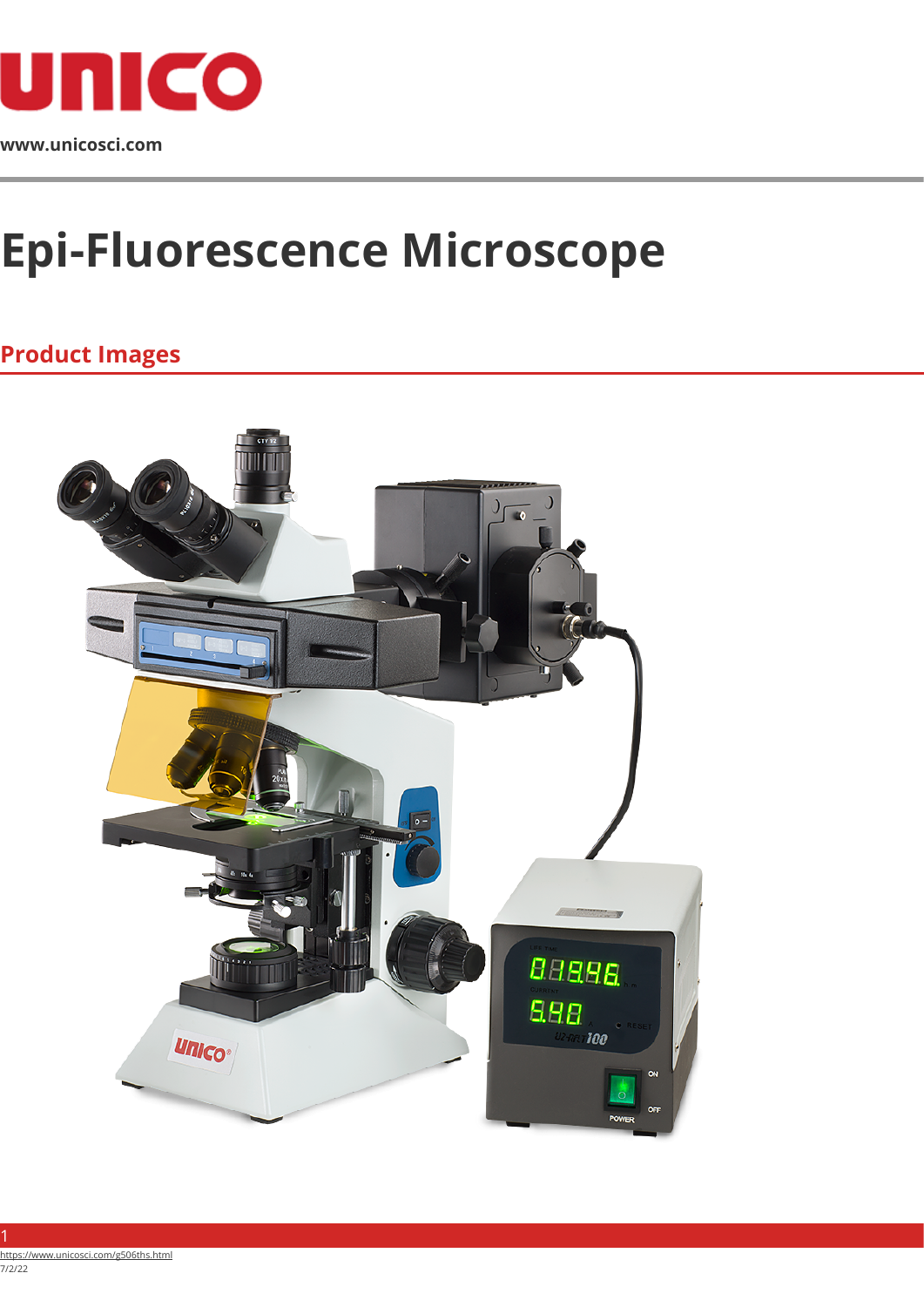1. SEIDENTOPF TRINOCULAR HEAD WITH WF10X EYEPIECES 2. 10X,20X,40X,100X INFINITY PLAN OBJECTIVE 3. EPI-FLUORESCENT ATTACHMENT WITH BLUE(B3), GREEN(G3),UV3 FILTERS 4. BUILT-IN HEATED MECHANICAL STAGE WITH ABBE NA1.25 CONDENSER &IRIS INCIDENT 100W MERCURY ILLUMINATOR AND POWER SUPLY

## **Description**

G500 Epi-Fluorescence microscopes feature two illumination systems: LED and 100-Watt Mercury bulbs. Available with standard mechanical or heated mechanical stages depending on your application. Epi-Fluorescence with Heated Stage Applications: Research is being conducted with live cells using fluorescence illuminated microscopes. Heated stages are required to keep the temperature at the right setting to help keep the cells alive while being viewed.

The G500 Series Advanced Microscopes are full-featured, versatile and scalable. Designed for users who applications require them to spend extended time viewing through the microscope. An LED illuminated series with options ranging from standard Brightfield, to Phase Contrast, Polarizing and Epi-Fluorescence.

つ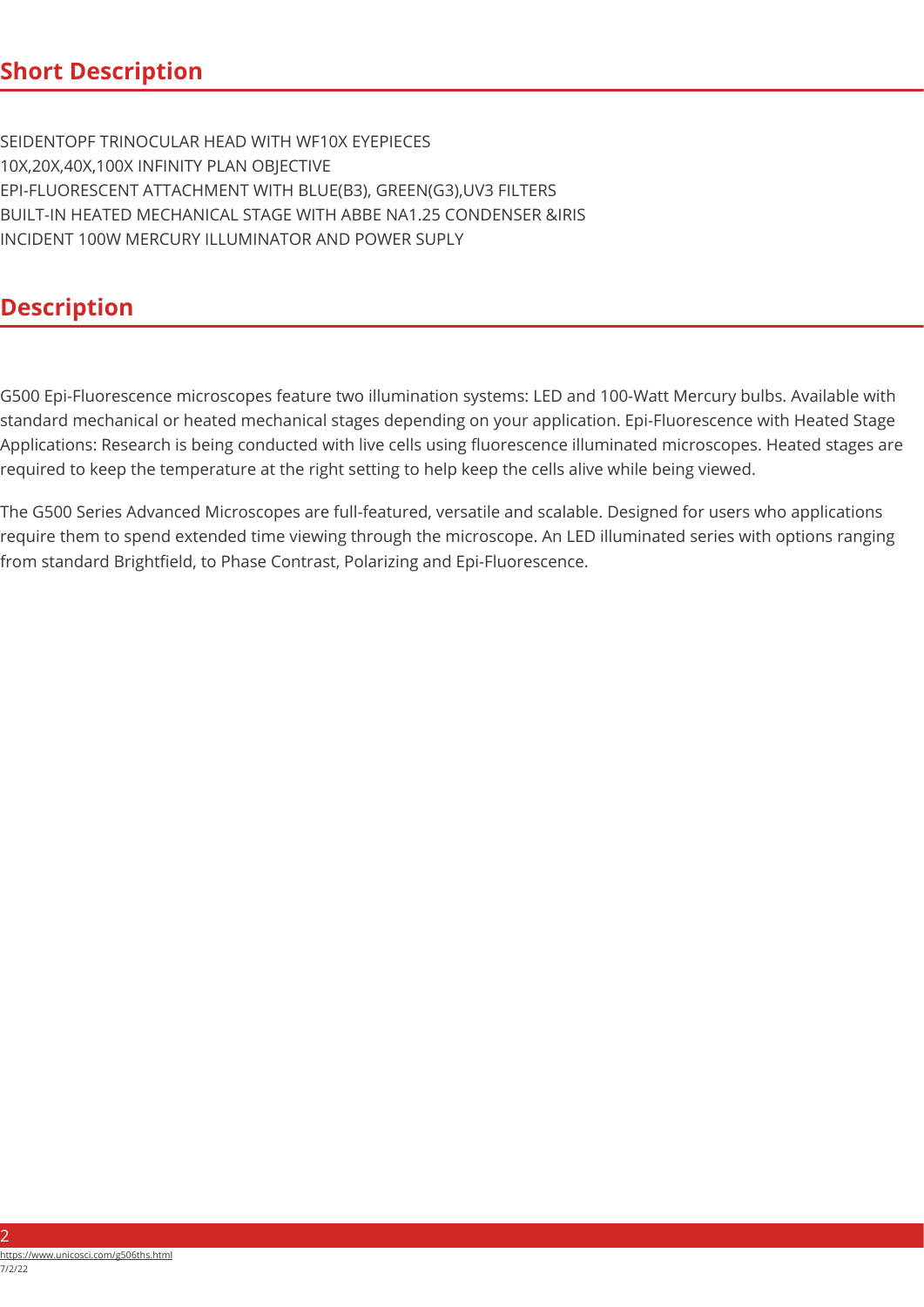| Header    | <b>Bodies</b>                                                                                                                                                                                    |
|-----------|--------------------------------------------------------------------------------------------------------------------------------------------------------------------------------------------------|
| G500-3004 | SEIDENTOPF BINOCULAR BODY WITHOUT EYEPIECES FOR G500 SERIES<br><b>MICROSCOPE</b>                                                                                                                 |
| G500-3005 | SEIDENTOPF TRINOCULAR BODY, 30 DEGREE INCLINED WITHOUT<br>EYEPIECES FOR G500 SERIES MICROSCOPE                                                                                                   |
| Header    | Optics                                                                                                                                                                                           |
| G500-1402 | 10X HIGH EYEPOINT WIDEFIELD EYEPIECE FN18                                                                                                                                                        |
| G500-1403 | 10X HIGH EYEPOINT WIDEFIELD EYEPIECE FN18 WITH POINTER                                                                                                                                           |
| G500-1404 | 10X HIGH EYEPOINT WIDEFIELD EYEPIECE FN18 WITH RETICULE                                                                                                                                          |
| G500-1405 | 15X WIDEFIELD EYEPIECE, FN13                                                                                                                                                                     |
| G500-1407 | 20X EYEPIECE FN10                                                                                                                                                                                |
| G500-1501 | 10X WIDEFIELD EYEPIECE, FN20                                                                                                                                                                     |
| G500-2101 | 4X ACHROMATIC OBJECTIVE, NA0.10                                                                                                                                                                  |
| G500-2102 | 10X ACHROMATIC OBJECTIVE, NA0.25                                                                                                                                                                 |
| G500-2103 | 40X ACHROMATIC OBJECTIVE, NA0.65                                                                                                                                                                 |
| G500-2104 | 100X ACHROMATIC OBJECTIVE, NA1.25                                                                                                                                                                |
| G500-2301 | 4X PLAN ACHROMATIC OBJECTIVE DIN, NA0.10                                                                                                                                                         |
| G500-2302 | 10X PLAN ACHROMATIC OBJECTIVE DIN, NA0.25                                                                                                                                                        |
| G500-2303 | 40X PLAN ACHROMATIC OBJECTIVE DIN, NA0.65                                                                                                                                                        |
| G500-2304 | 100X PLAN ACHROMATIC OBJECTIVE DIN, NA1.25                                                                                                                                                       |
| G500-2305 | 20X PLAN ACHROMATIC OBJECTIVE DIN, NA0.40                                                                                                                                                        |
| G500-2432 | 10X PLAN PHASE DIN OBJECTIVE, NA: 0.25                                                                                                                                                           |
| G500-2433 | 40X PLAN PHASE DIN OBJECTIVE, NA: 0.65                                                                                                                                                           |
| G500-2434 | 100X PLAN PHASE DIN OBJECTIVE, NA: 1.25                                                                                                                                                          |
| G500-2435 | 20X PLAN PHASE DIN OBJECTIVE, NA: 0.50                                                                                                                                                           |
| G500-2831 | 4X PLAN ACHROMATIC OBJECTIVE DIN, NA0.10 FOR G508 POLARIZING<br><b>MICROSCOPE</b>                                                                                                                |
| G500-2832 | 10X PLAN ACHROMATIC OBJECTIVE DIN, NA0.25 FOR G508 POLARIZING<br><b>MICROSCOPE</b>                                                                                                               |
| G500-2833 | 40X PLAN ACHROMATIC OBJECTIVE DIN, NA0.65 FOR G508 POLARIZING<br><b>MICROSCOPE</b>                                                                                                               |
| G500-2835 | 20X PLAN ACHROMATIC OBJECTIVE DIN, NA0.40 FOR G508 POLARIZING<br><b>MICROSCOPE</b>                                                                                                               |
| G500-2837 | 60X PLAN ACHROMATIC OBJECTIVE DIN, NA0.85 FOR G508 POLARIZING<br><b>MICROSCOPE</b>                                                                                                               |
| Header    | Miscellaneous Accessories                                                                                                                                                                        |
| G500-5001 | MECHANICAL STAGE WITHOUT ABBE CONDENSER FOR G500(STAGE<br>SIZE 150X140MM, MOVEMENT RANGE 76X50MM)                                                                                                |
| G500-6001 | ABBE CONDENSER N.A. 1.25 W/ IRIS DIAPHRAGM FOR G500 SERIES                                                                                                                                       |
| G500-6010 | BLUE FILTER, DIAMETER 32MM (REF: XS-FCB)                                                                                                                                                         |
| G500-6011 | GREEN FILTER, DIAMETER 32MM                                                                                                                                                                      |
| G500-6012 | YELLOW FILTER, DIAMETER 32MM (REF: XS-FCY)                                                                                                                                                       |
| G500-6013 | NUETRAL FILTER, DIAMETER 32MM (REF: XS-FCF)                                                                                                                                                      |
| G500-8001 | DUST COVER FOR G500 MICROSCOPE                                                                                                                                                                   |
|           | G500-8031-1 PHASE ANNULUS SLIDER FOR USE WITH 10X AND 40X PLAN PHASE SET                                                                                                                         |
|           | G500-8032-1 PHASE ANNULUS SLIDER FOR 20X AND 100X PLAN PHASE                                                                                                                                     |
| G500-8033 | PHASE CONTRAST CENTERING TELESCOPE                                                                                                                                                               |
| G500-8041 | DARKFIELD SLIDER FOR USE WITH 4X TO 40X POWER OBJECTIVES                                                                                                                                         |
| G500-8050 | EPI-FLUORESCENCE ATTACHMENT FOR G500 INCLUDING<br>10X-20X-40X-100X PLAN OBJECTIVES, BLUE(B3) AND GREEN(G3) AND<br>UV3 FILTERS, INCIDENT 100W MERCURY ILLUMINATOR AND POWER<br><b>SUPPLY UNIT</b> |
| G500-8051 | 100W MERCURY BULB FOR EPI FLUORECENT MICROSCOPE G506                                                                                                                                             |
| G500-8052 | UV3 FILTER CUBE FOR G506 EPI FLUORESCENT MICROSCOPE<br>(365EX/400DLP/430EMLP)                                                                                                                    |
| G500-8053 | B3 BLUE FILTER CUBE FOR G506 EPI FLUORESCENT MICROSCOPE<br>(475EX/505DLP/520EMLP)                                                                                                                |
| G500-8054 | G3 GREEN FILTER CUBE FOR G506 EPI FLUORESCENT MICROSCOPE<br>(525EX/560DLP/595EMLP)                                                                                                               |
|           | G500-9005    FUSE 250V/3.15+B352A FOR G500 MICROSOCOPE                                                                                                                                           |

3